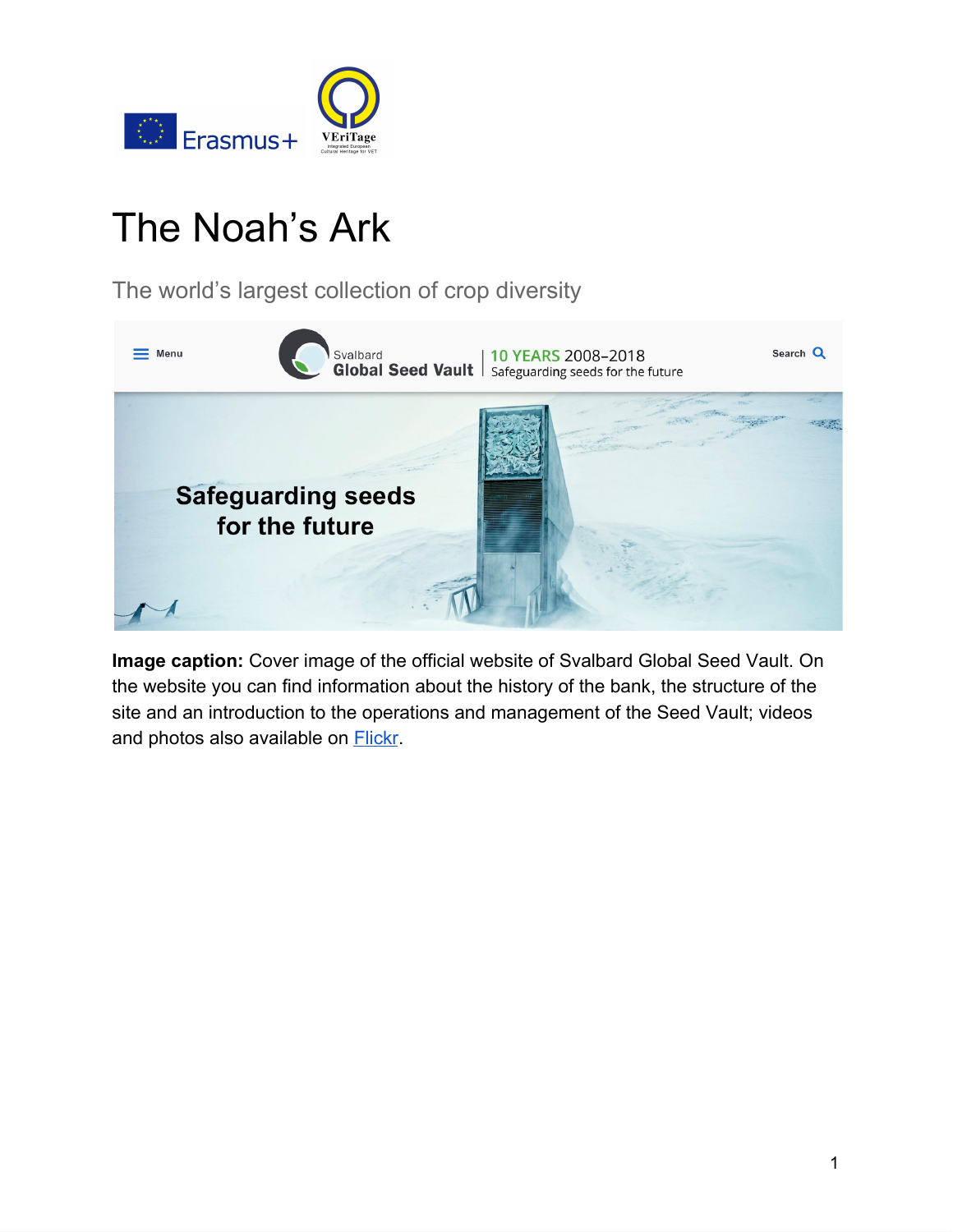

# Index

| <b>General overview</b>           |   |
|-----------------------------------|---|
| The Noak's ark of plant diversity | 3 |
| Activity overview                 | 3 |
| Descriptive activity sheet        | 3 |
| Stage 1                           | 3 |
| Stage 2                           | 5 |
| Stage 3                           | 6 |
| Seeds' identity card              | 7 |
| Activity overview                 | 7 |
| <b>Resources</b>                  | 8 |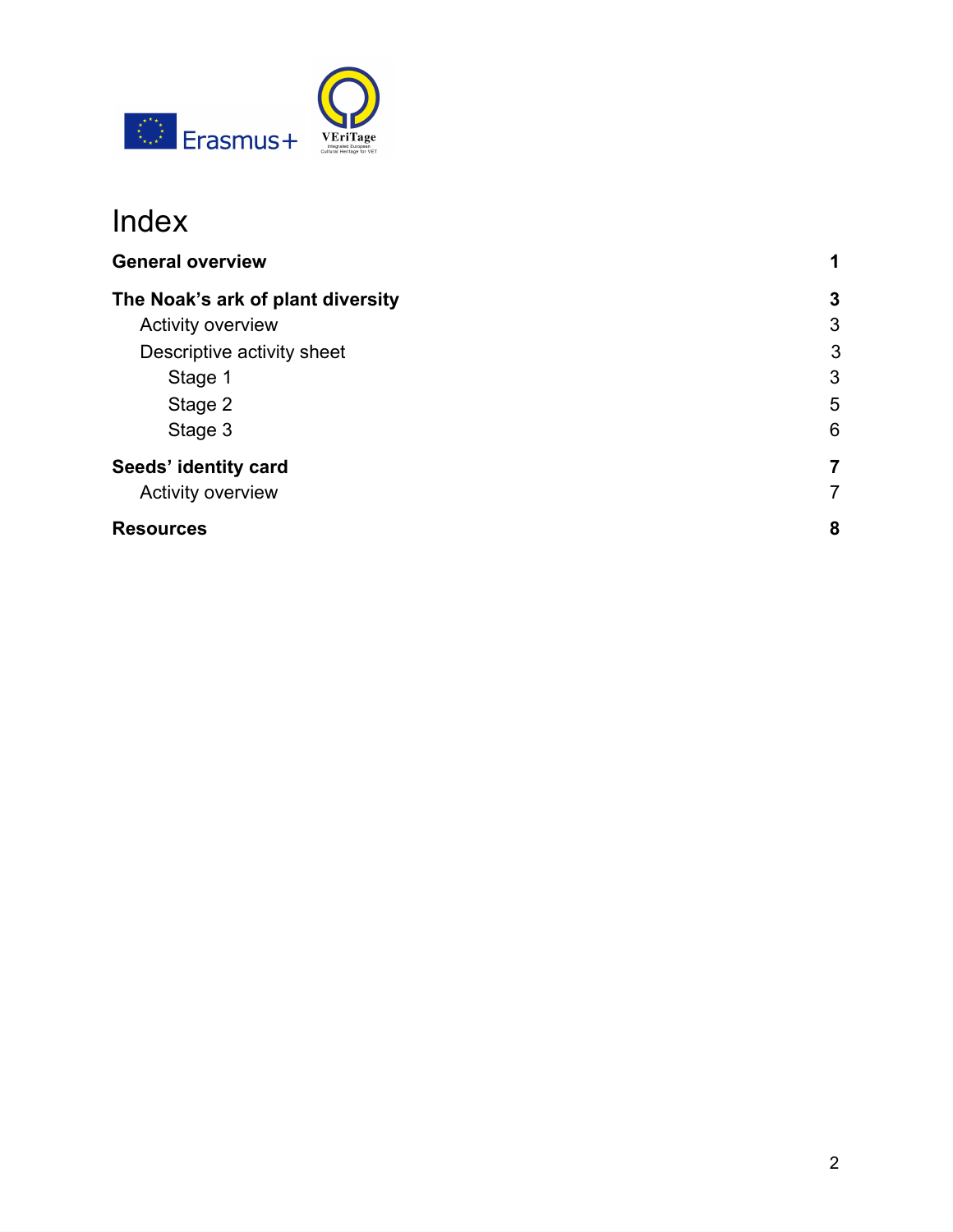

# General overview

The key words on which we have worked in outlining this proposal are two: agriculture and biodiversity; when the concept of "transmission of cultural heritage" was added to these two initial words as a commitment and duty of all towards the future, the following words could only be [Svalbard Global Seed Vault](https://www.seedvault.no/): the rock-cut vault of the Svalbard islands in which the human agricultural heritage is protected from earthquakes, wars, climate changes, genetic and biological alterations.

The idea of having a global security storage facility in Svalbard, to house duplicate seeds stored in gene banks around the world, began to be discussed in the 1980s. The bank is now funded and managed by the Norwegian government and is supported by the most important world institutions (including FAO). The vault was inaugurated on 26 February 2008 in the presence of the Norwegian Prime Minister, the President of the European Union, the Director-General of the United Nations Food and Agriculture Organization (FAO) of the United Nations and the Nobel Prize for peace, Wangari Maathai. To date, the vault preserves about 100,000 seeds from around the world. The exercise guides students through the discovery of the vault and the study of biodiversity, as a crucial element of humanity's cultural heritage.

In particular, the exercise can be enhanced in the context of cooking classes, with a view to enhancing biodiversity in the food sector. In addition, as the Seed Vault contains seeds from all over the world, the exercise can be valorised to study geography, starting from the exploration of the countries that contributed to the creation of the Vault. From a wider perspective the exercise can be presented as a point of reference for a debate on climate changes, as well as for a reflection on genetic and biological alterations.

The exercise presents an activity in detail and outlines a second one that teachers and trainers will be able to finalize following the proposed model.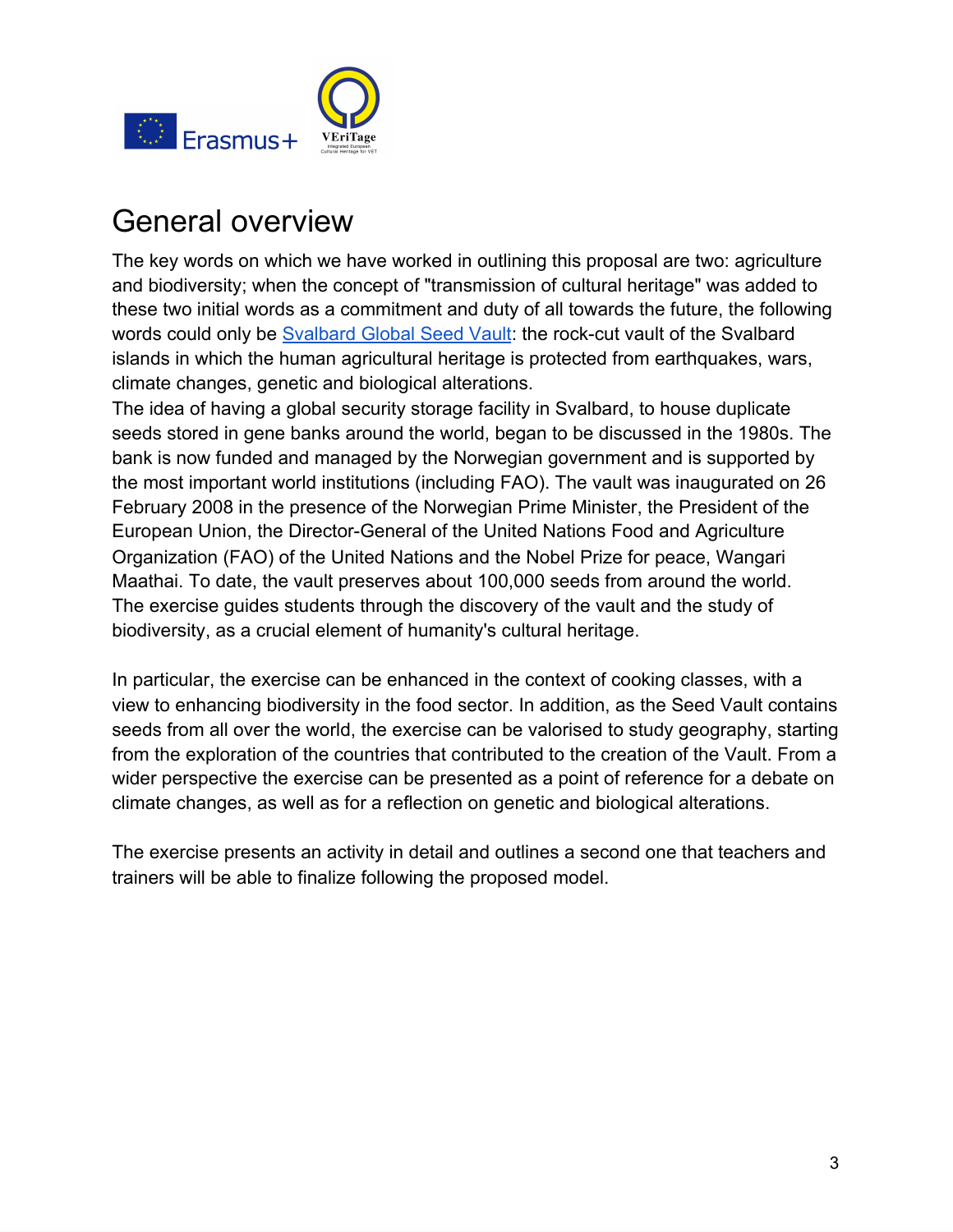

# <span id="page-3-0"></span>The Noak's ark of plant diversity

# <span id="page-3-1"></span>Activity overview

The activity asks students to explore the Svalbard Arctic Global Seed Vault by analyzing the materials presented on the bank's official website and on external resources; asks them to identify the Vault role and mission in a global perspective, and to create, as a final product, a descriptive report to present, during a conference on the subject, to the local farmers' associations.

The activity has been designed for students of the HORECA sector.

### **Final product**

● Presentation report

### **Specific knowledge**

● Function and mission of the Svalbard Arctic Global Seed Vault

### **Level of difficulty**

The exercise, as a whole, has a medium-low level of difficulty as it presupposes a basic entry level for the skills and knowledges on which it works:

- Multilingual competence
- Literacy
- Citizenship competence
- Digital competence
- Cultural awareness and expression

# <span id="page-3-2"></span>Descriptive activity sheet

<span id="page-3-3"></span>Stage 1

### **Description**

Present the exercise to the class, introducing the above mentioned website and the video ["Exploring the Arctic's Global Seed Vault".](https://www.youtube.com/watch?v=B95Pem9XW7k) The video has English subtitles and text transcription. After watching the video, divide the class into small groups and ask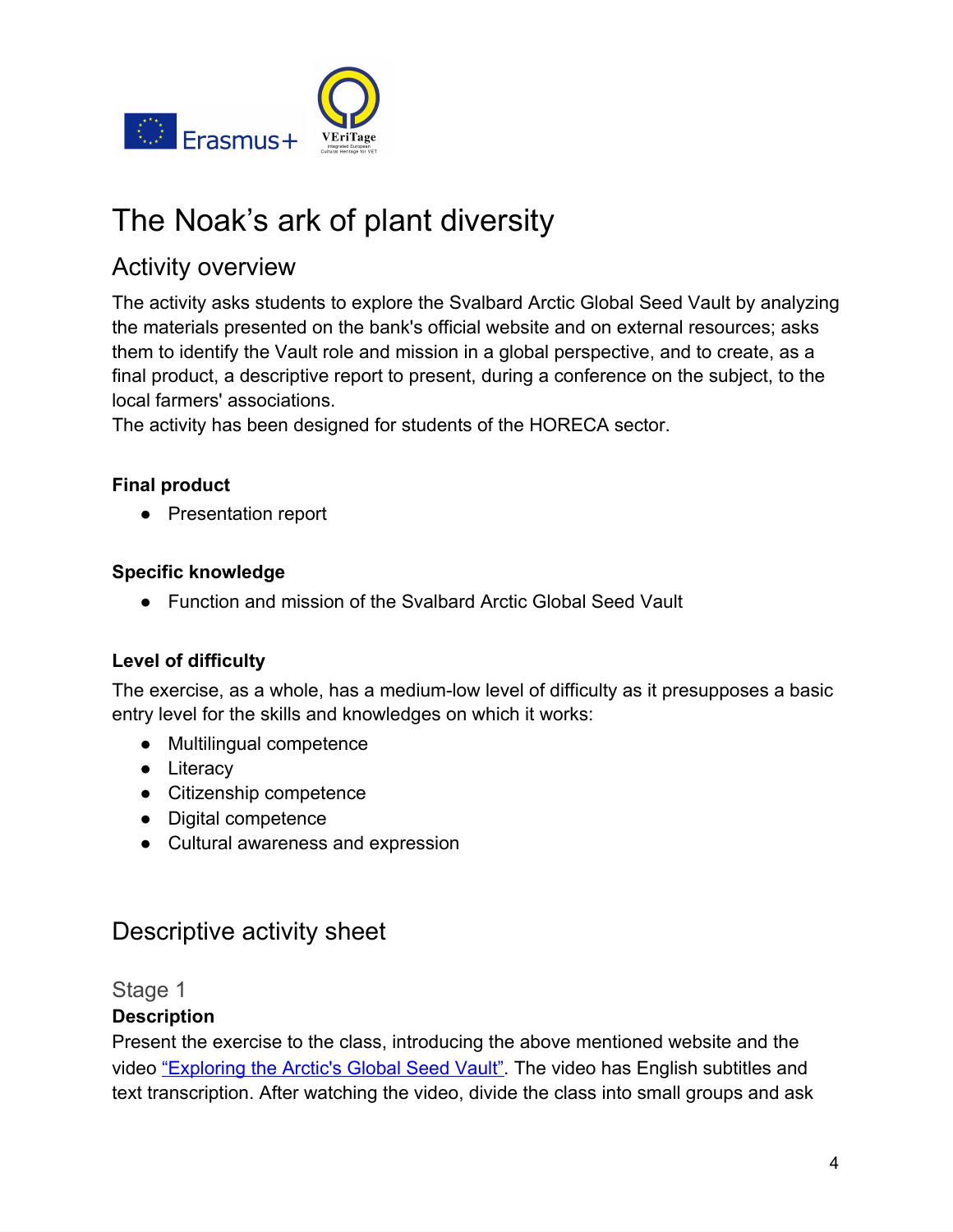

your students to identify the key words in the video and the basic concepts that are expressed.

By way of example, we will list the keywords or phrases we have selected:

- This is a special place;
- some journalists call it Noah's Ark;
- $\bullet$  this is a safe place;
- the bank contains 13,000 years of agricultural history;
- This is a place where international conflicts are cancelled.

As an additional exercise, you can invite the students to translate the texts into their own language.

#### **Objectives**

- Increase students' ability to understand spoken messages, to read and understand texts in English (Multilingual competence).
- Increase students' ability to distinguish and use different types of sources, to search for, collect and process information (Literacy)
- Increase students' knowledge of basic concepts and phenomena relating to individuals, groups, work organisations, society, economy and culture. (Citizenship competence)

#### **Key competences**

- Multilingual competence
- Literacy
- Citizenship competence

#### **Resources**

- Teacher contact person for the activity
- The group of teachers we suggest is also composed of: teachers of the linguistic axis; teacher of the scientific axis.
- Equipment: Internet connection, computer.

#### **Duration**

● 30 minutes - presentation of the Svalbard Arctic Global Seed Vault video and website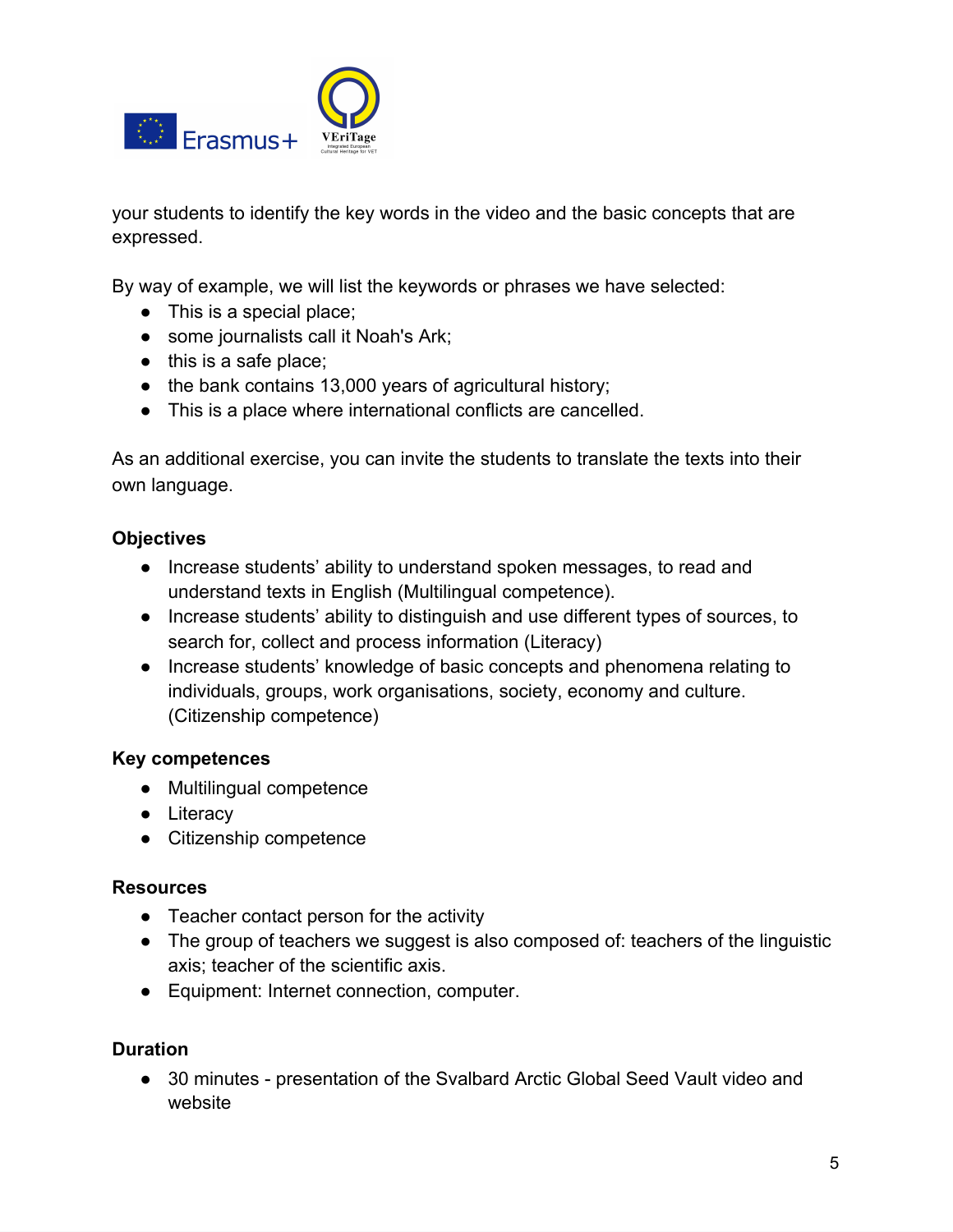

● 30 minutes - finding key messages from the video

## <span id="page-5-0"></span>**Stage 2 Description**

This phase is for small groups.

Ask your students to reflect on the keywords and reference concepts they have selected by briefly explaining in writing the reasons for their choice. After having done this work, support them in creating a presentation, on digital support, valuing the elements they have identified as priorities. Remind your students that the final product is intended to be shared and/or presented to local and regional farmers and that the needs and interests of the target audience should be taken into consideration during the design phase of the presentation. The product can be made with different tools: Google Slide, [Canva](https://www.canva.com/), PowerPoint or other, in relation to the students' previous skills.

### **Objectives**

- Increase the students' skills to communicate in writing in a variety of situations and to monitor and adapt their own communication to the requirements of the situation (Literacy).
- Increase the students' ability to create digital content. (Digital competence).
- Increase the students' understanding of how digital technologies can support communication, creativity and innovation (Digital competence).

### **Key competences**

- Literacy
- Digital competence

### **Resources**

- Teacher contact person for the activity
- The group of teachers we suggest is also composed of: teachers of the linguistic axis; ICT technician
- Equipment: pen and paper; Internet connection, computer.

### **Duration**

- 60 minutes short commentary text on the selected concepts
- 120 minutes processing a presentation on digital media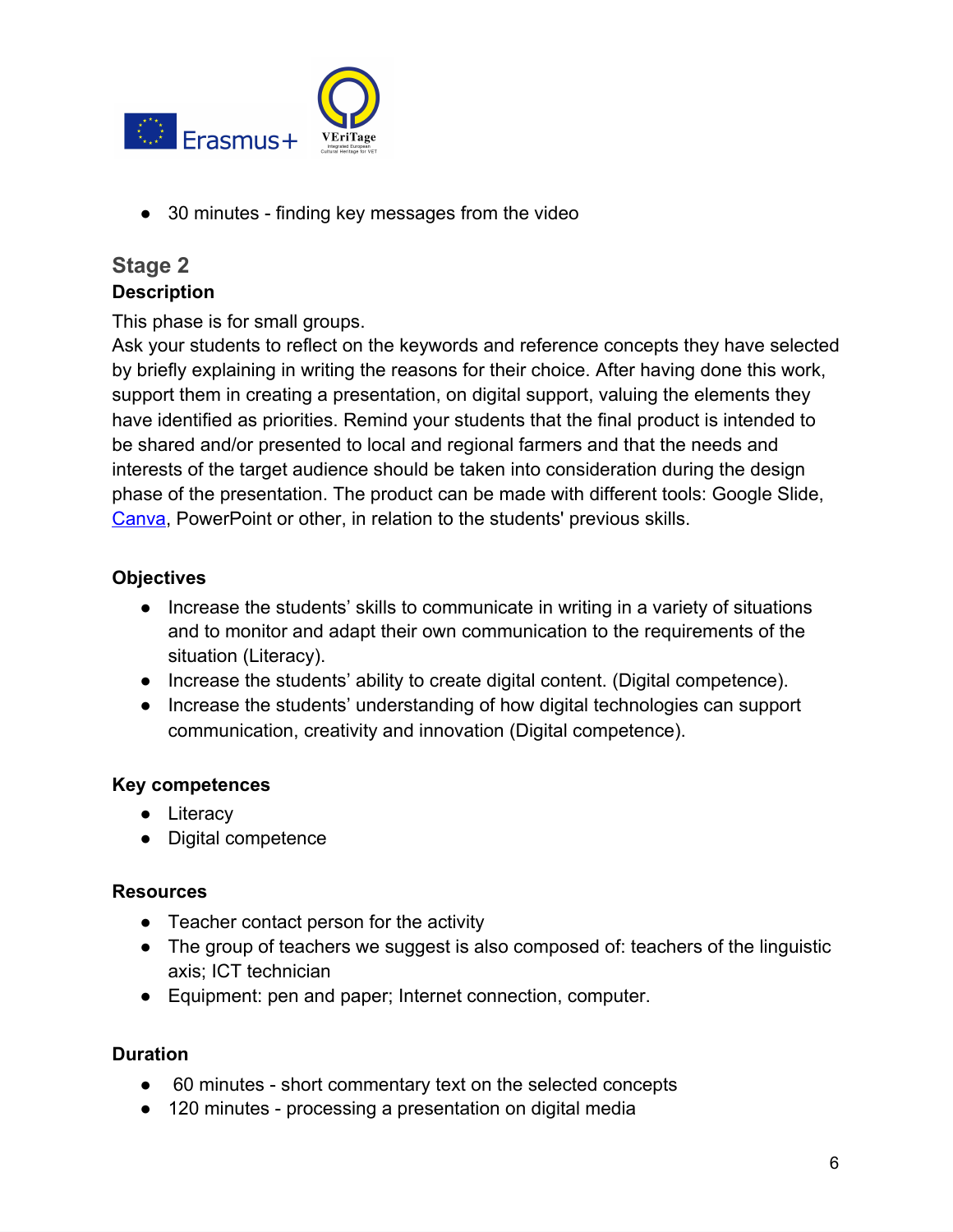

#### <span id="page-6-0"></span>Stage 3

#### **Description**

This phase is for the whole class.

In collaboration with your students, select one of the created presentations and contact representatives of local or regional farmers' associations to introduce them to the final product. The activity includes the drafting of a short invitation text, contacts by email and/or telephone and, if the invitation is accepted, the planning of a small event. The selection of the presentation that will be used in the meeting must be made collectively and in relation to the criteria suggested in the product evaluation sheet.

#### **Objectives**

- Increase students' ability to effectively communicate and negotiate with others, and to cope with uncertainty, ambiguity and risk as part of making informed decisions is essential (Entrepreneurship competence).
- Increase students' skills to communicate both orally and in writing in a variety of situations and to monitor and adapt their own communication to the requirements of the situation. (Literacy).
- Increase students' knowing that there are different contexts and opportunities for turning ideas into action in personal, social and professional activities, and an understanding of how these arise (Entrepreneurship competence).

#### **Key competences**

- Entrepreneurship competence
- Literacy

#### **Resources**

- Teacher contact person for the activity
- Equipment: Internet connection, computer, an email account; telephone.

#### **Duration**

● The required time can't be foreseen as it depends on external elements.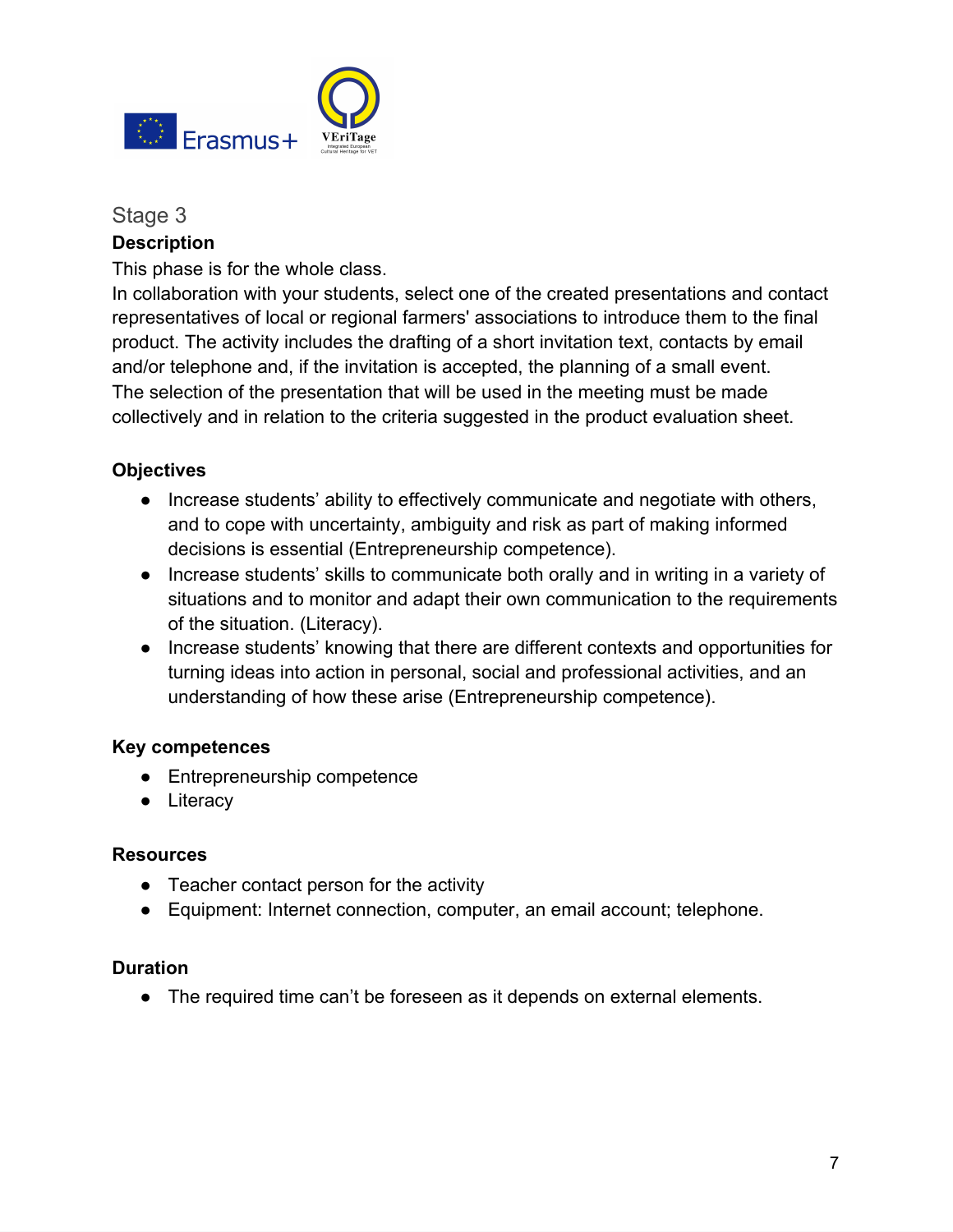

# <span id="page-7-0"></span>Seeds' identity card

# <span id="page-7-1"></span>Activity overview

The activity asks the students to explore seeds and plants from a botanical point of view, to collect data and to realize, as a final product, an identity card, graphically set, of some of the selected plants.

As a point of reference, the activity proposes the exploration of the database contained in the Search Seed Portal, a tool through which students can find detailed information on the 100,000 different types of seeds stored in the Global Seed Vault, based on parameters such as: species, institutes from which they come, countries of origin, etc.

The suggested steps of the activity are the following:

- 1. Ask your students to make a short desk research to understand how plants are classified scientifically. The activity should produce a short glossary of the following words: Taxonomy; Species; Genus; Scientific name; Vernacular name. This first phase of the activity is preliminary to the following one. If your students have specific previous knowledge on this issue, you can skip the phase.
- 2. Guide your students to explore the **Seed Portal** and find out the number of seeds [from each continent.](https://www.nordgen.org/sgsv/index.php?app=data_unit&unit=sgsv_by_continent) The [Seed Portal](https://www.nordgen.org/en/global-seed-vault/search-seed-vault/) contains information about seed holdings in the Global Seed Vault under the following elements: [Seed samples](https://www.nordgen.org/sgsv/index.php?app=data_unit&unit=sgsv); [Taxon](https://www.nordgen.org/sgsv/index.php?app=data_unit&unit=sgsv_by_taxon) [names](https://www.nordgen.org/sgsv/index.php?app=data_unit&unit=sgsv_by_taxon); [Species;](https://www.nordgen.org/sgsv/index.php?app=data_unit&unit=sgsv_by_species) [Genus;](https://www.nordgen.org/sgsv/index.php?app=data_unit&unit=sgsv_by_genus) [Country of origin](https://www.nordgen.org/sgsv/index.php?app=data_unit&unit=sgsv_by_country); [Continent of origin](https://www.nordgen.org/sgsv/index.php?app=data_unit&unit=sgsv_by_continent); [Depositor](https://www.nordgen.org/sgsv/index.php?app=data_unit&unit=sgsv_by_depositor) [institutes](https://www.nordgen.org/sgsv/index.php?app=data_unit&unit=sgsv_by_depositor); [Depositor and genus;](https://www.nordgen.org/sgsv/index.php?app=data_unit&unit=sgsv_by_depositor_genus) [Depositor, date and crop;](https://www.nordgen.org/sgsv/index.php?app=data_unit&unit=sgsv_by_depositor_genus_date) [Seed deposit events](https://www.nordgen.org/sgsv/index.php?app=data_unit&unit=sgsv_by_deposit_date). The research is outlined as a starting point but, in line to the previous knowledge of your students, it is possible to make a more or less complex research.
- 3. Guide your students to select their own country or a country they would investigate and find out which seeds are stored in the bank under the selected country's name.
- 4. Ask your students to choose one plant and collect data to make the draft of an informative card of it under the following points: Botanic identity; History; Nutritional values.
- 5. Guide your students in the implementation of the graphic identity cards of the selected plants using the skills already acquired in carrying out similar activities.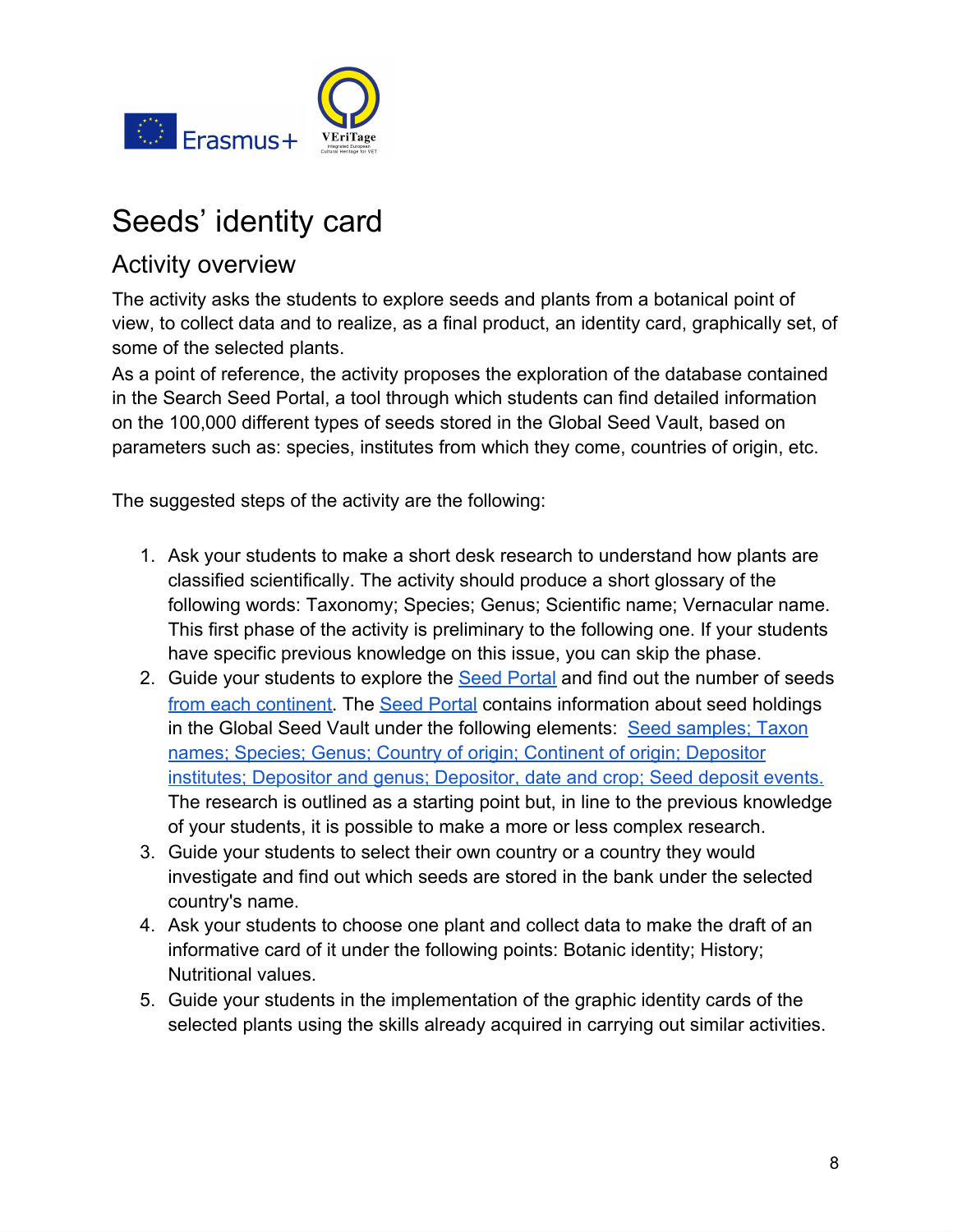

# Examples

A graphical example



**Image caption:** data from [USDA - United States Department of Agriculture](https://www.ars.usda.gov/)

[Agricultural Research Service](https://www.ars.usda.gov/)

# Resources

- 1. To read more on Wangari Maathai (1940-2011) as founder of the Green Belt Movement and the 2004 Nobel Peace Prize Laureate. <https://www.greenbeltmovement.org/wangari-maathai>
- 2. The Global Crop Diversity Trust was established in October 2004 as an independent organization under international law. This status was conferred on it through the signing of an Establishment Agreement by seven states from five of the regions referred to in the basic texts of the United Nations Food and